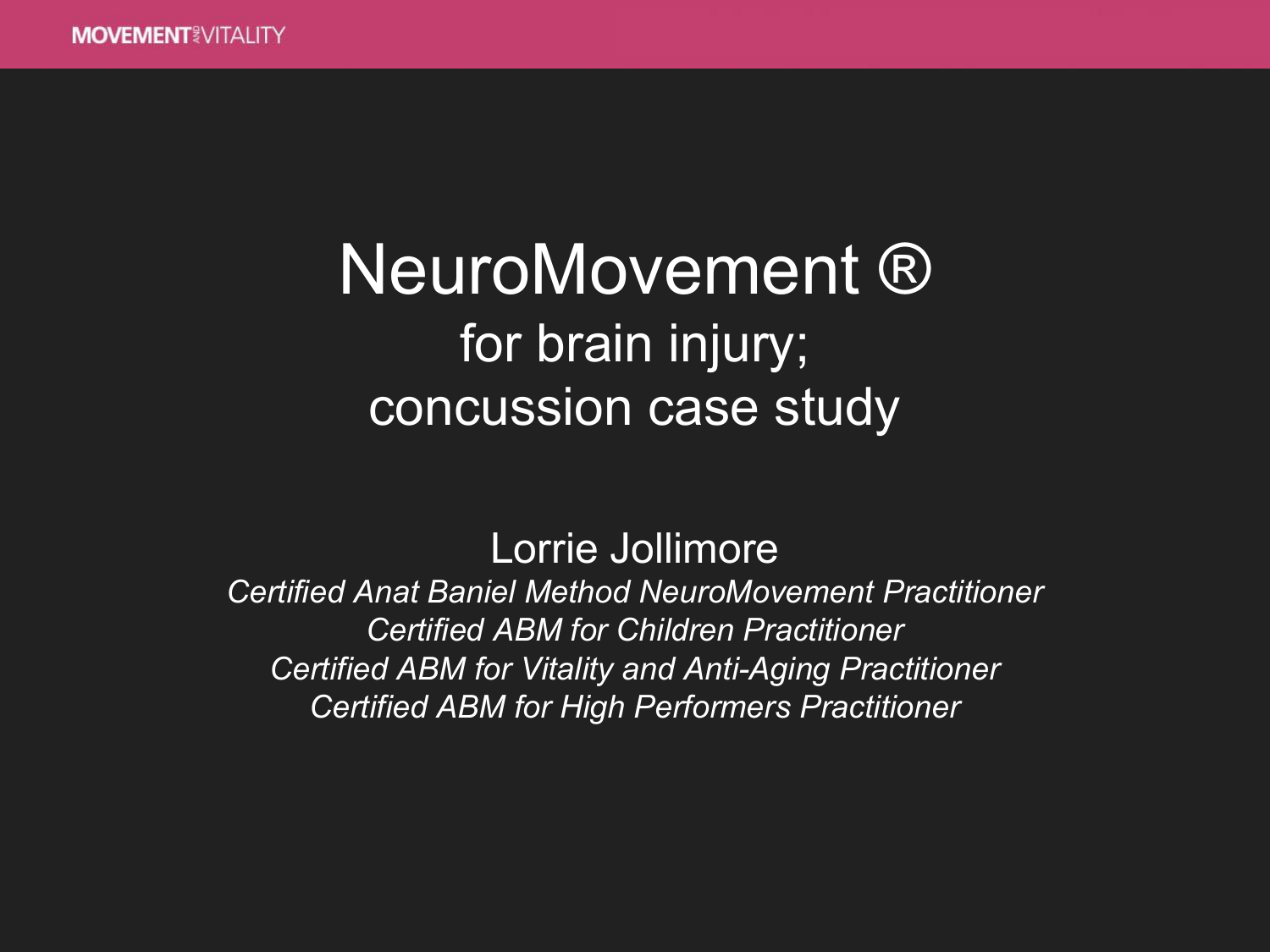#### The Anat Baniel Method (ABM)

Anat Baniel studied under Moshe Feldenkrais for many years, and was a teacher of the Feldenkrais method for almost a decade. With his blessing, she combined her own techniques and understanding of the brain with his teachings, evolving it to the *Anat Baniel Method NeuroMovement.*





Her best-selling book, "Kids Beyond Limits" is a guide for parents on how the Nine Essentials can be used to enact tremendous growth in their child's brain and development.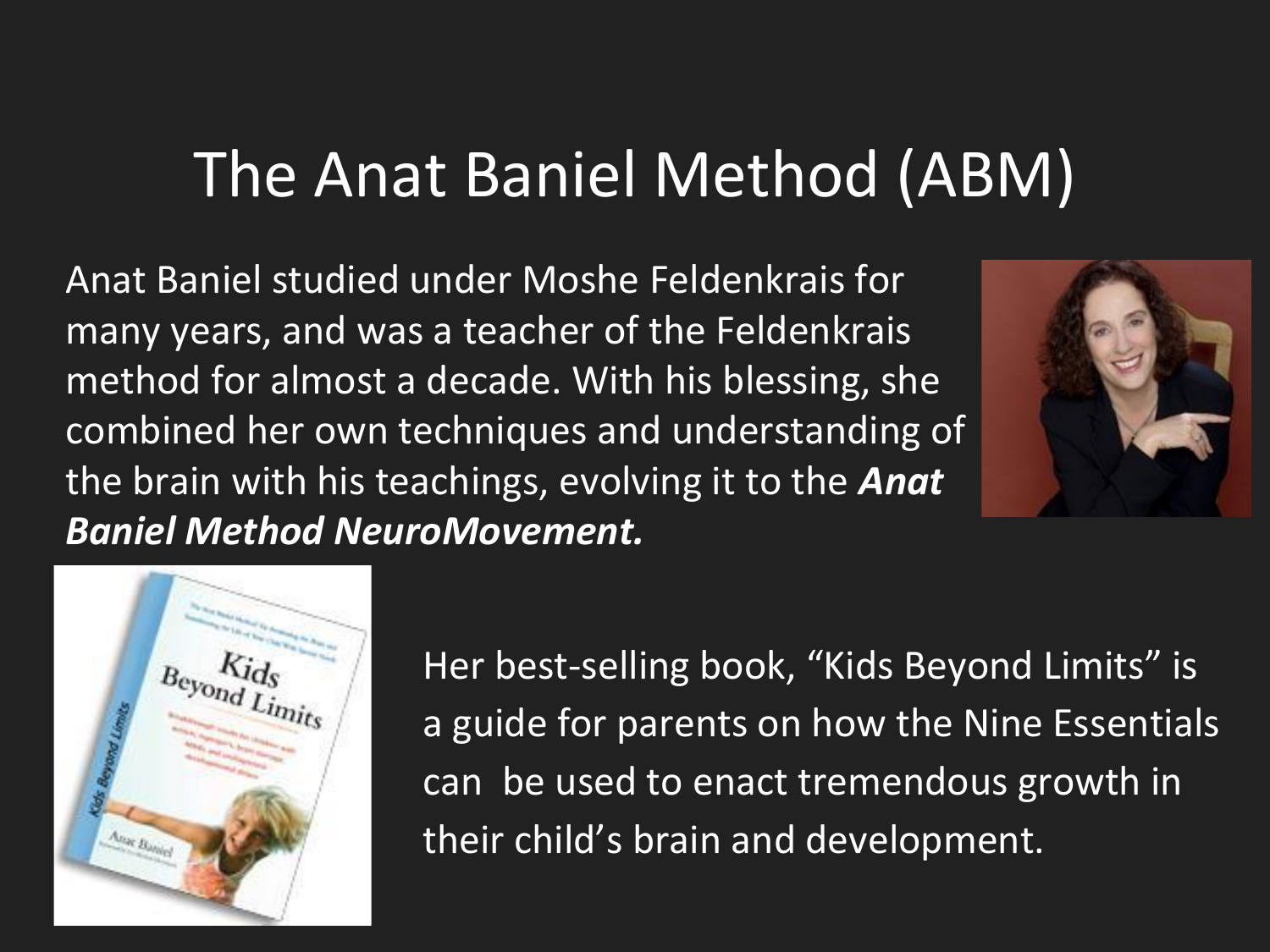# **The brain responds to its experience and changes continuously**

There's never a moment that when we interact with another human being that what we do does not impact the brain.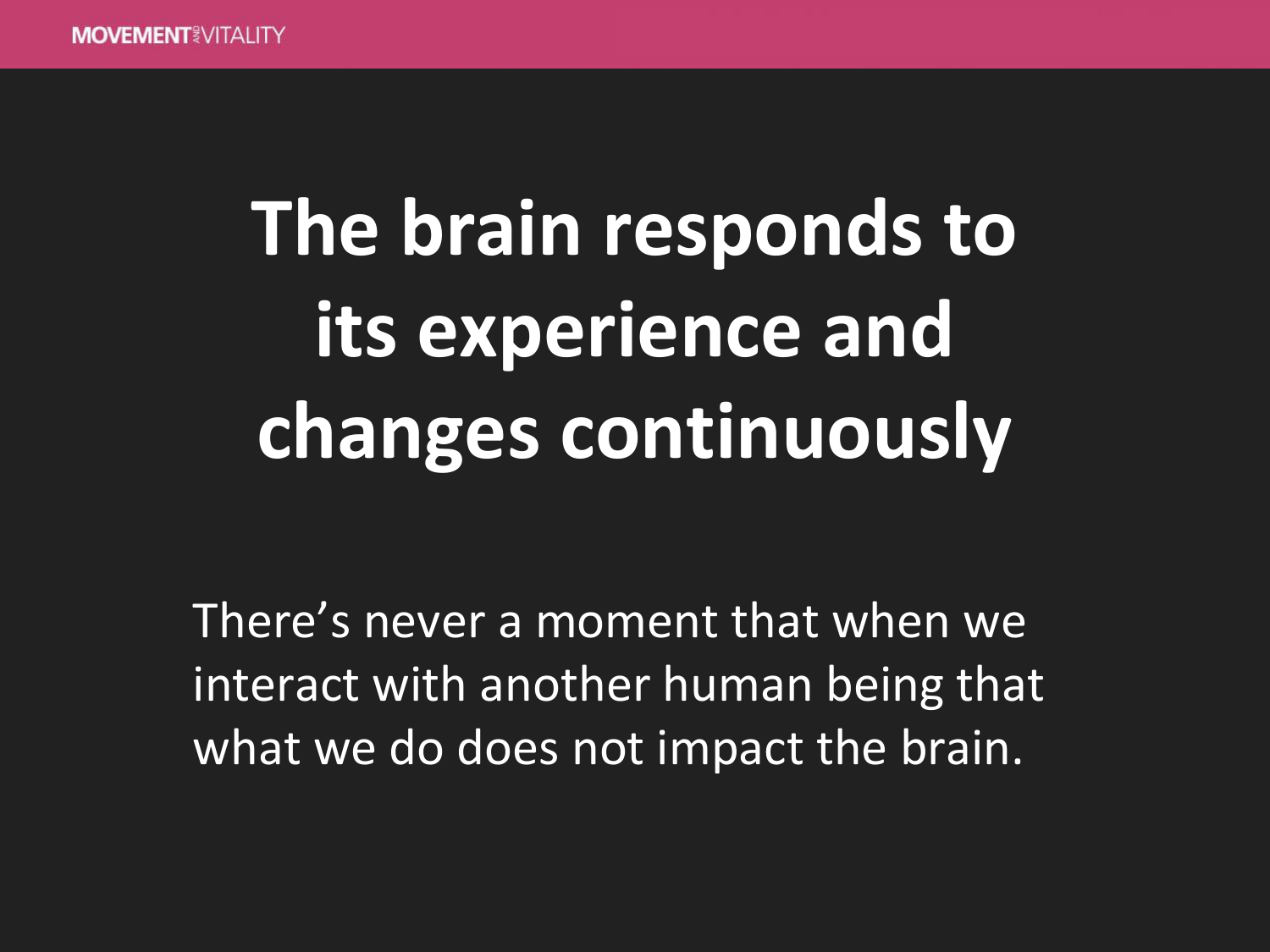## **Perception of a difference Spontaneous Integration**

What's often limited when a brain isn't functioning optimally is the ability to perceive a difference.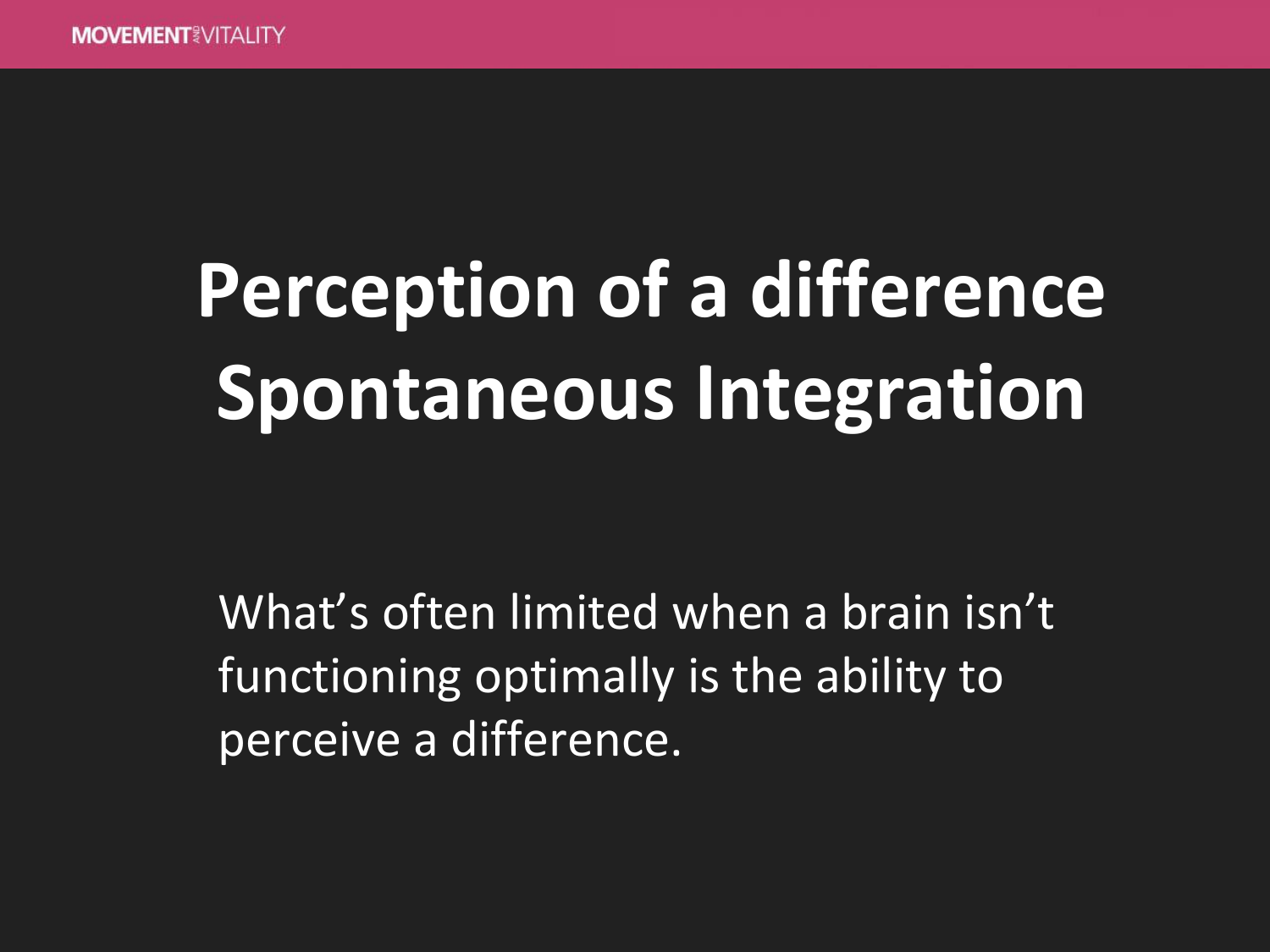## **Movement is the language of the brain**

#### **Differentiation - making the smallest possible sensory distinctions between movements - builds brain maps.**

Feldenkrais found repeatedly, that when a body part is injured, its representation in the mental map becomes smaller or disappears.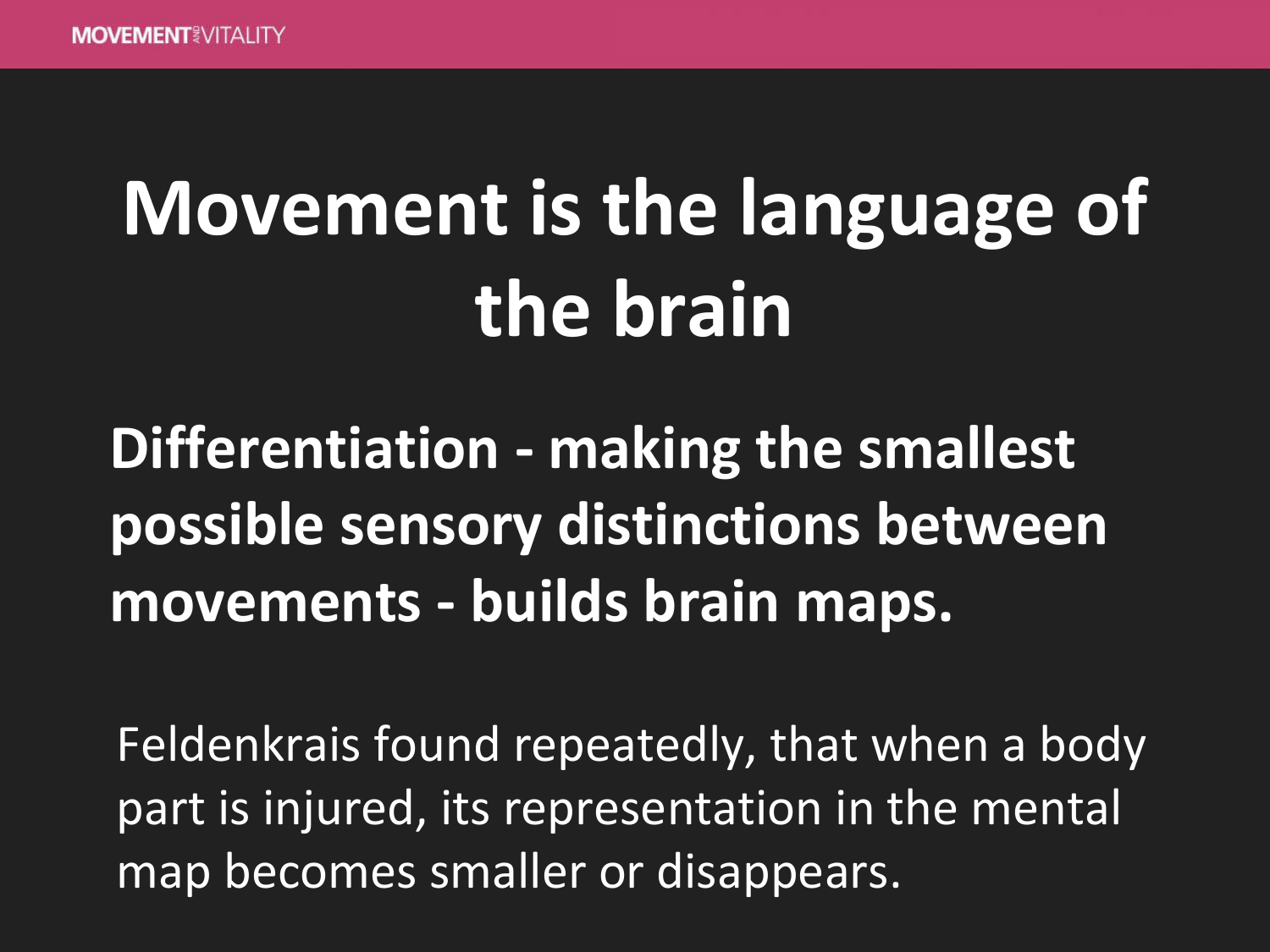# **The approach is non linear. A paradigm shift from "fixing" to "connecting"**

Humans aren't mechanical systems that can be "fixed". Humans are more like *information systems* moderated by a brain with nearly infinite possibilities.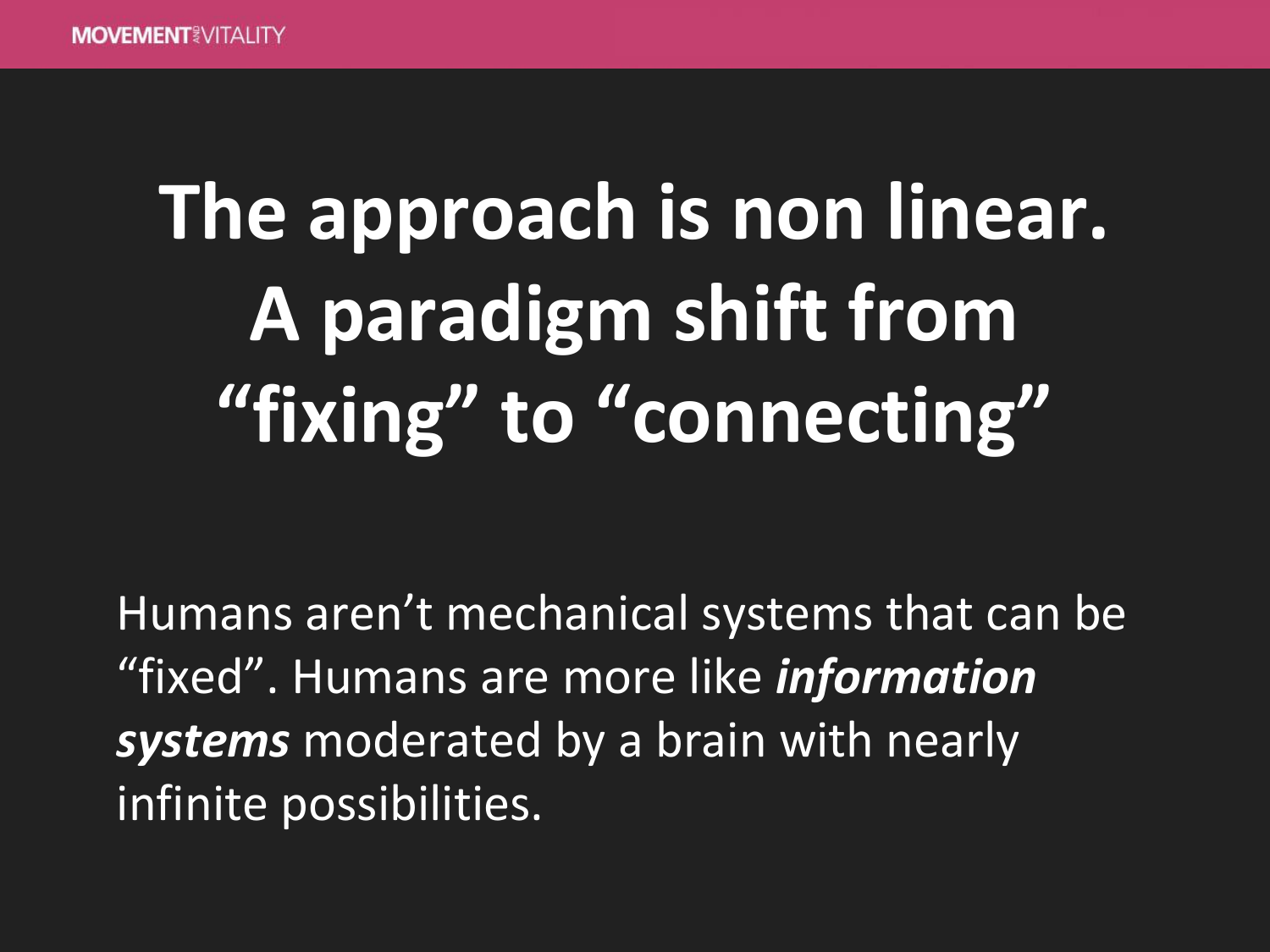## **What is the job of the brain?**

**To put order in the disorder and make sense out of the nonsense.**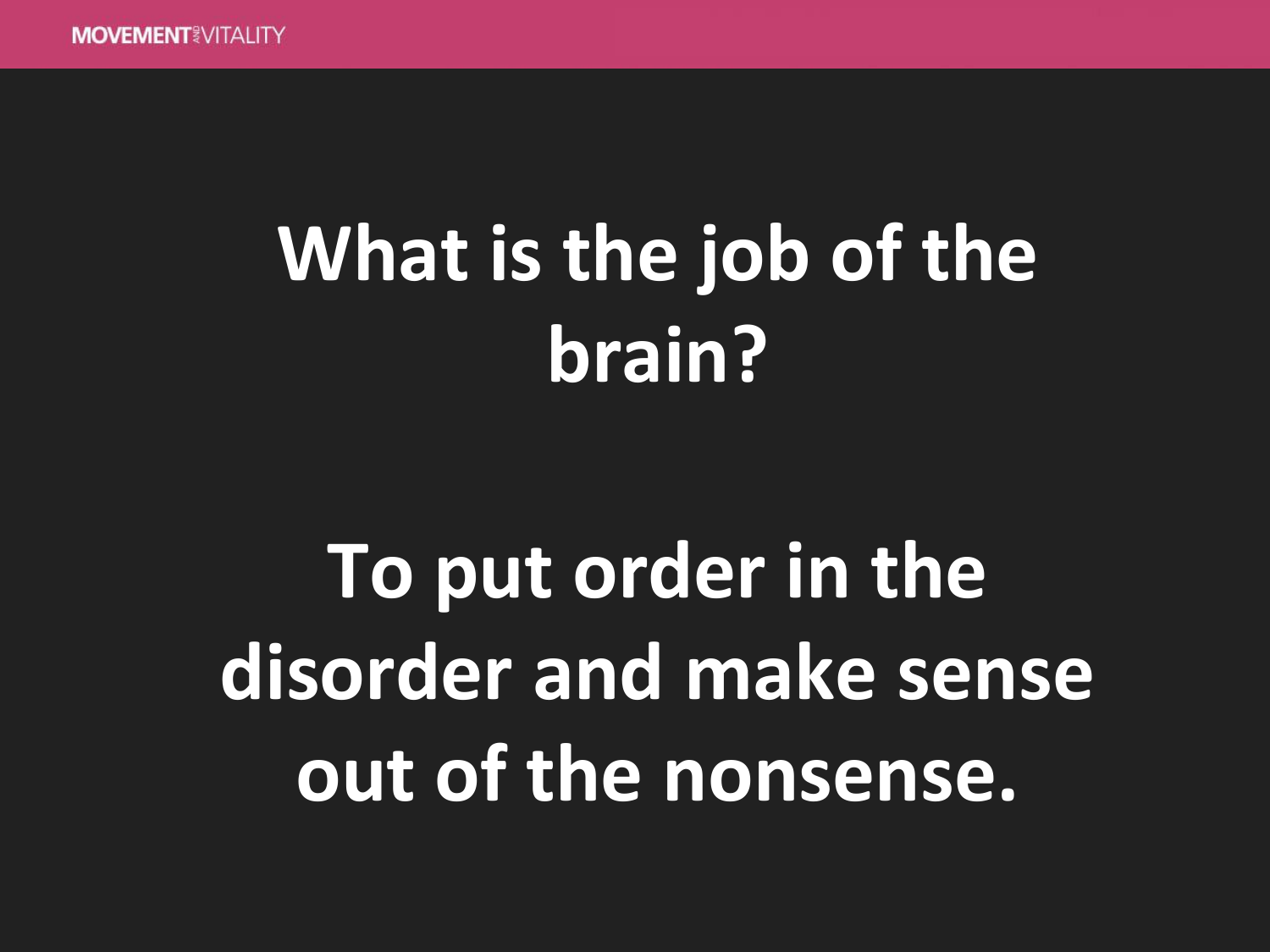## **Your brain can change in a "positive" or "negative" direction.**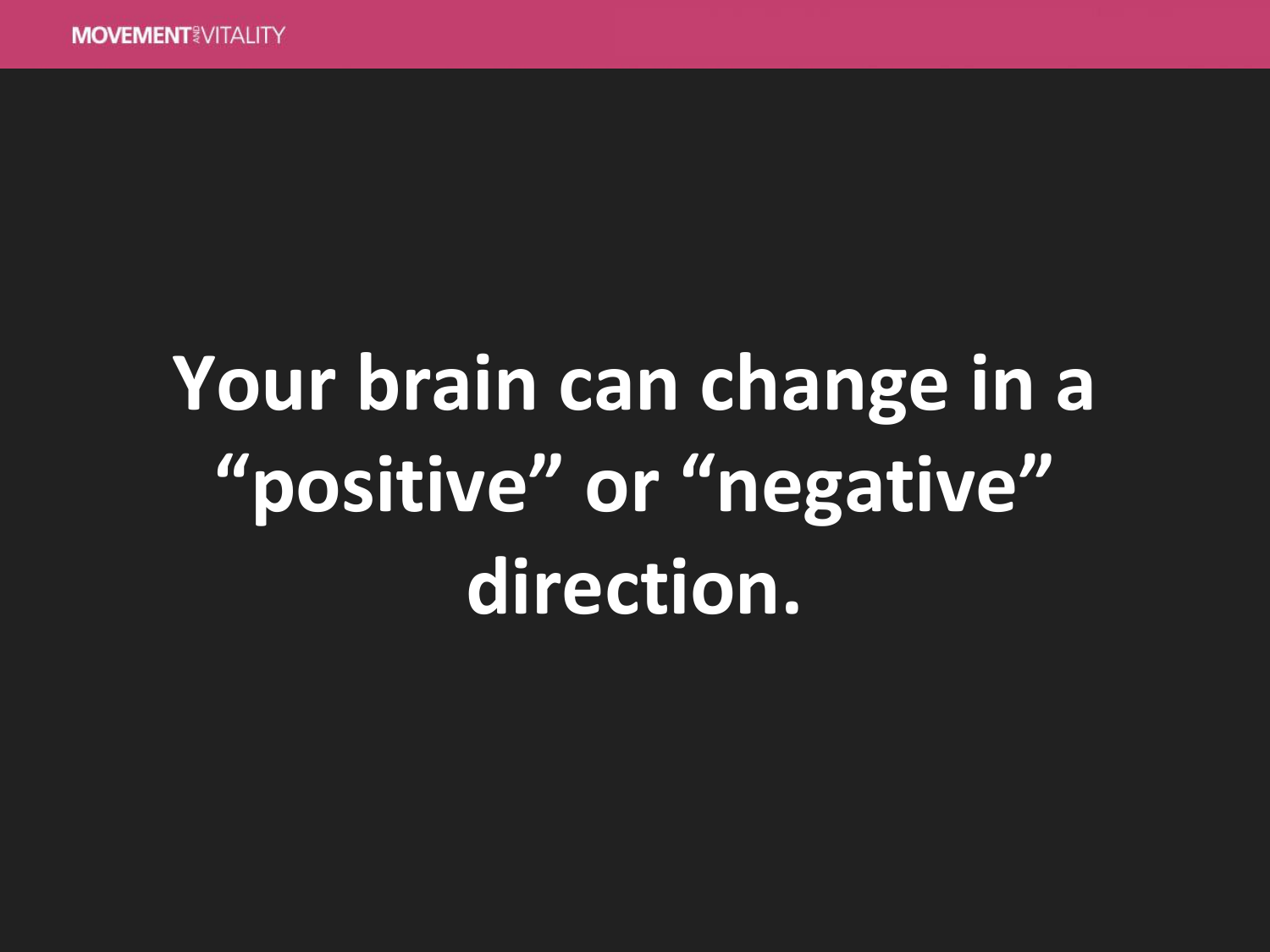# **Current approach to Stroke rehabilitation; start walking.**

**Why does improvement plateau after 4-5 weeks? ...and completely stop after about 6 months?**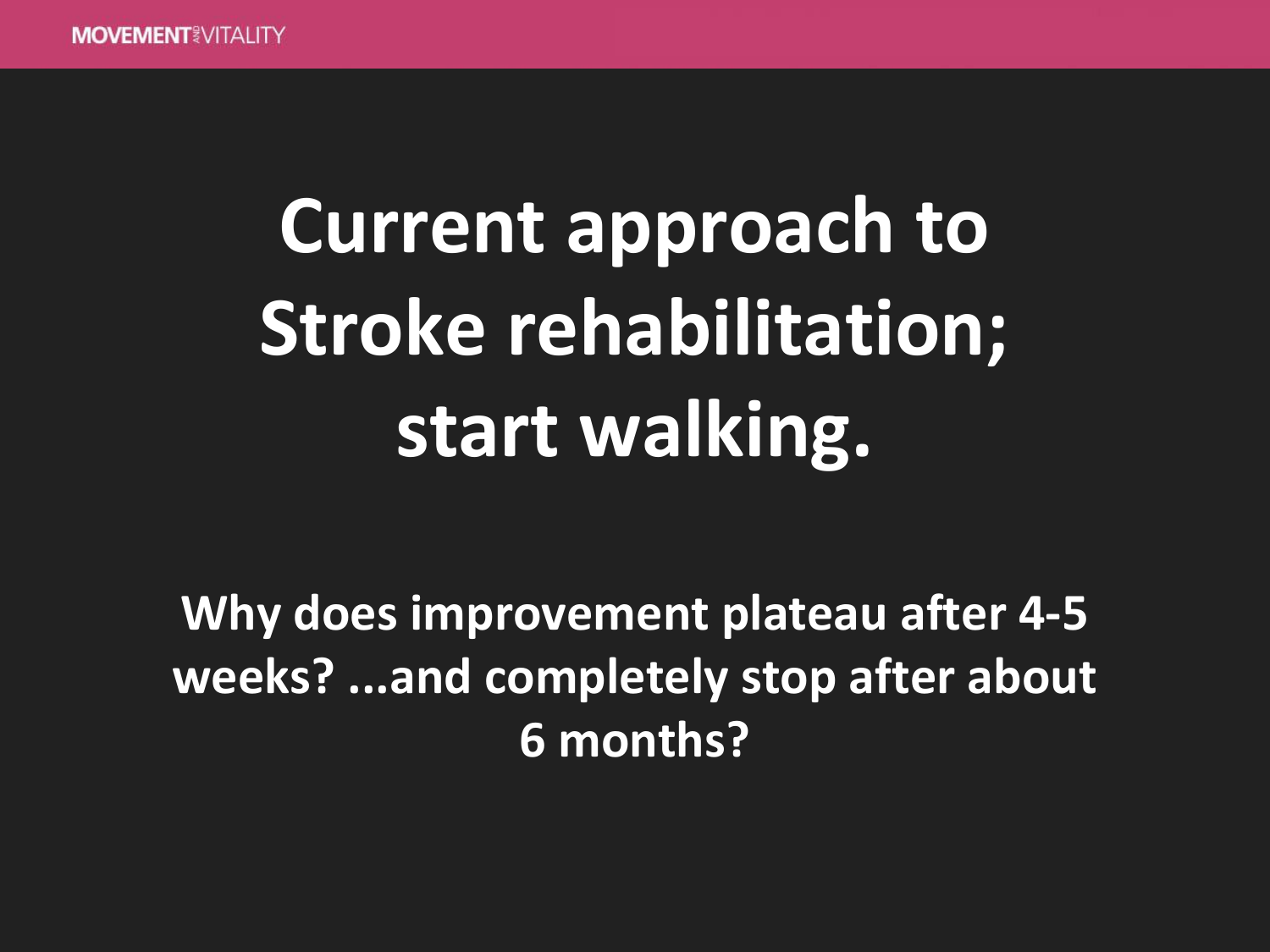**"Attempts to leap frog development are a huge error because no one ever learned to walk by walking." -** *Moshe Feldenkrais*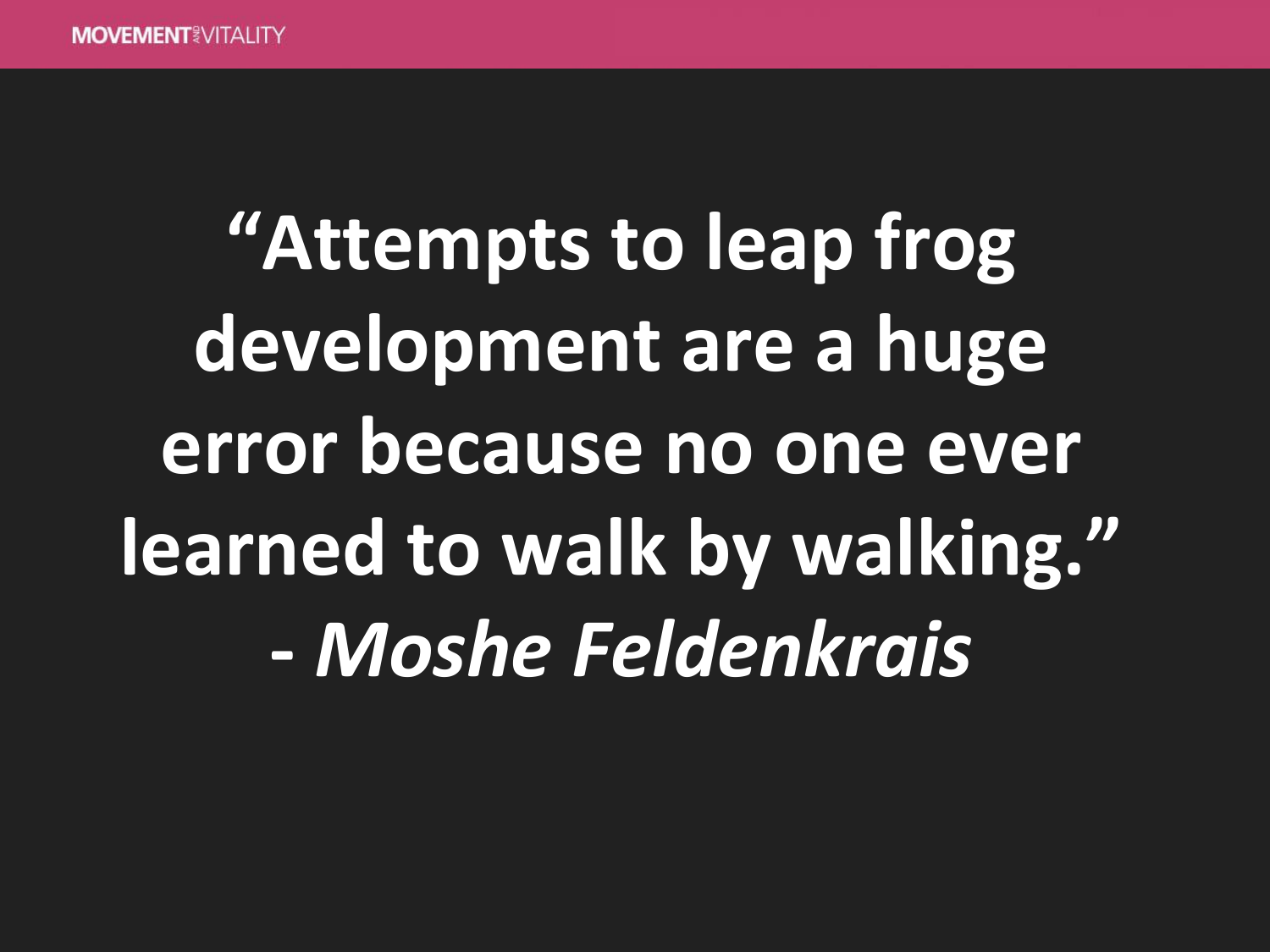### **Case Study Concussion Rehabilitation**

Client X suffered whiplash in a car accident 15 years ago, she has also suffered from multiple concussions.

Before doing ABM she presented with headaches, vision problems, earaches, balance issues, chronic pain, chronic fatigue, dizziness, neck, back and shoulder pain as well as joint stiffness, with numbness and pins and needles in her hands and feet.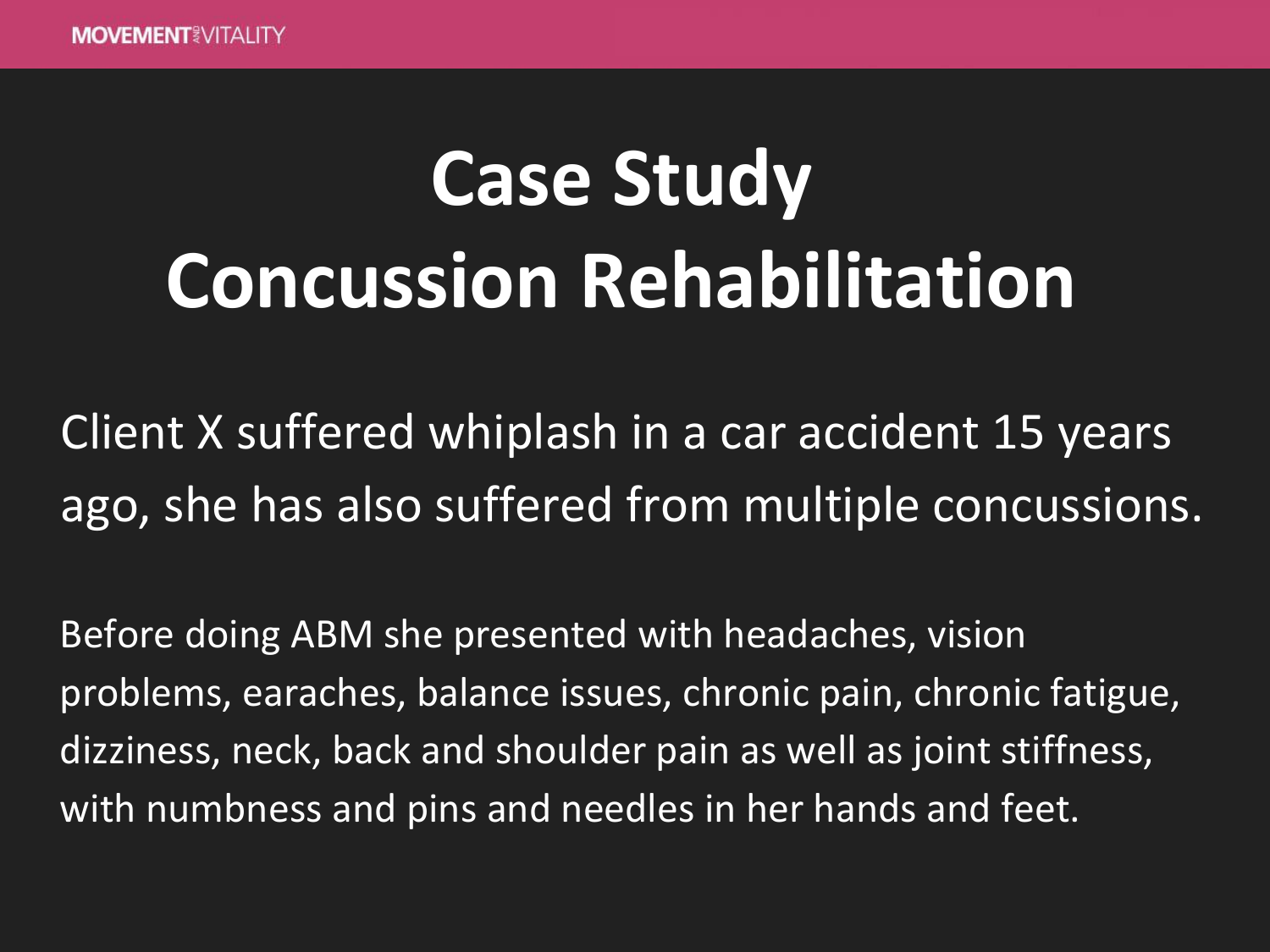## **Previous Treatments that didn't improve her condition**

Regular treatments of Physiotherapy Sports massage Acupuncture for neck/back pain Shiatsu Pharmaceutical drugs for pain at times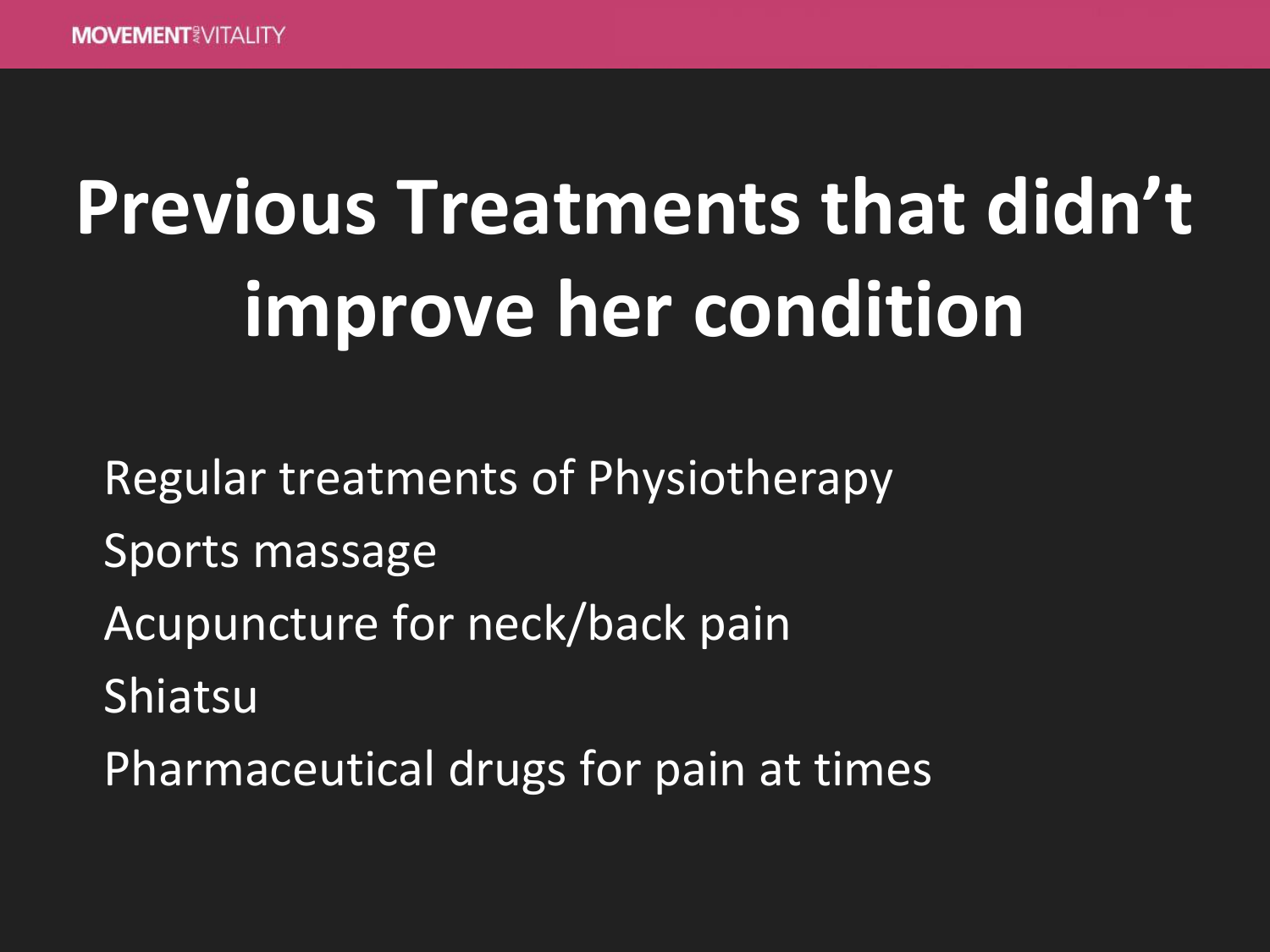## **Previous Treatments that improved condition**

Dr. J. Murray Rusk, Optometrist Lynn MacDonald RMT, for BioFlex Laser Therapy

Improvements: headaches and sensitivity to artificial light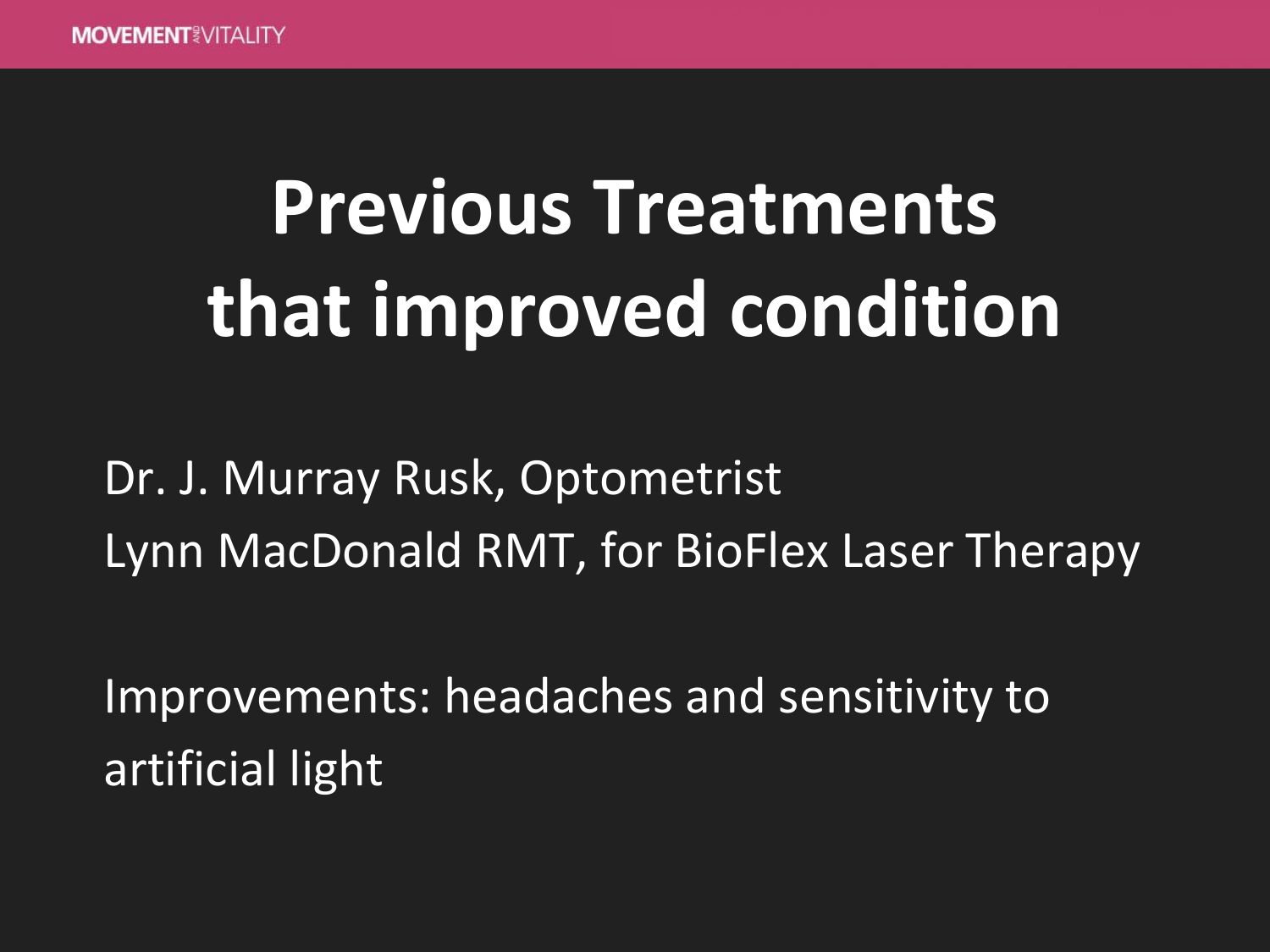### **Conditions & Challenges**

Wore sunglasses (and a hat if necessary ) to cope with sensitivity. Limited/avoided taxing social engagements. Supermarkets were hell and to be avoided if at all possible.

"Every thing had a big cost. Almost no one knew the price i paid for any of it. I hurt all day every day. "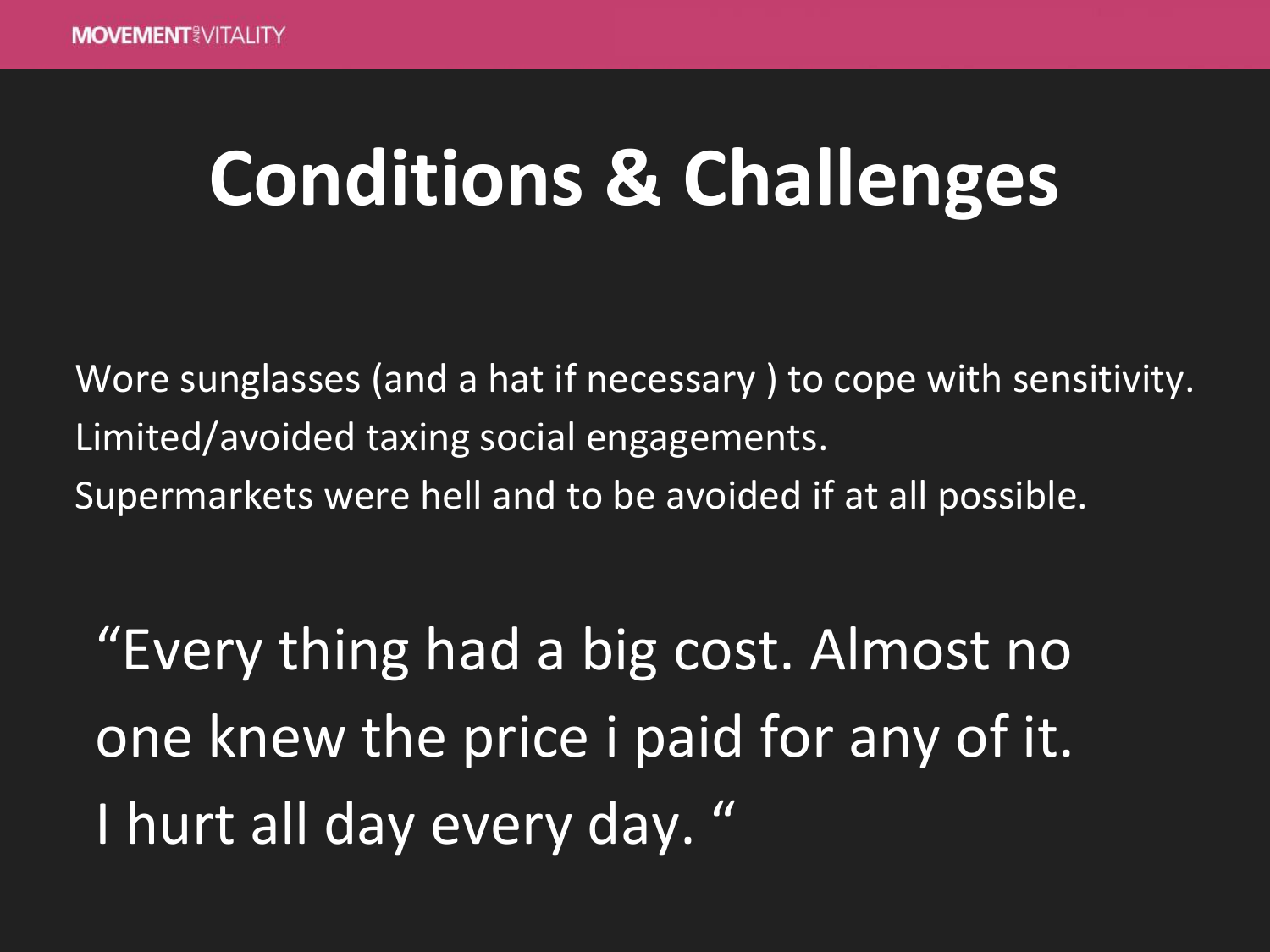## **NeuroMovement Applications**

#### 3 months at regular 1x week intervals for a total of 11 functional movement lessons.

**"***When I came to you the first session resulted in a massive and profound shift.***"**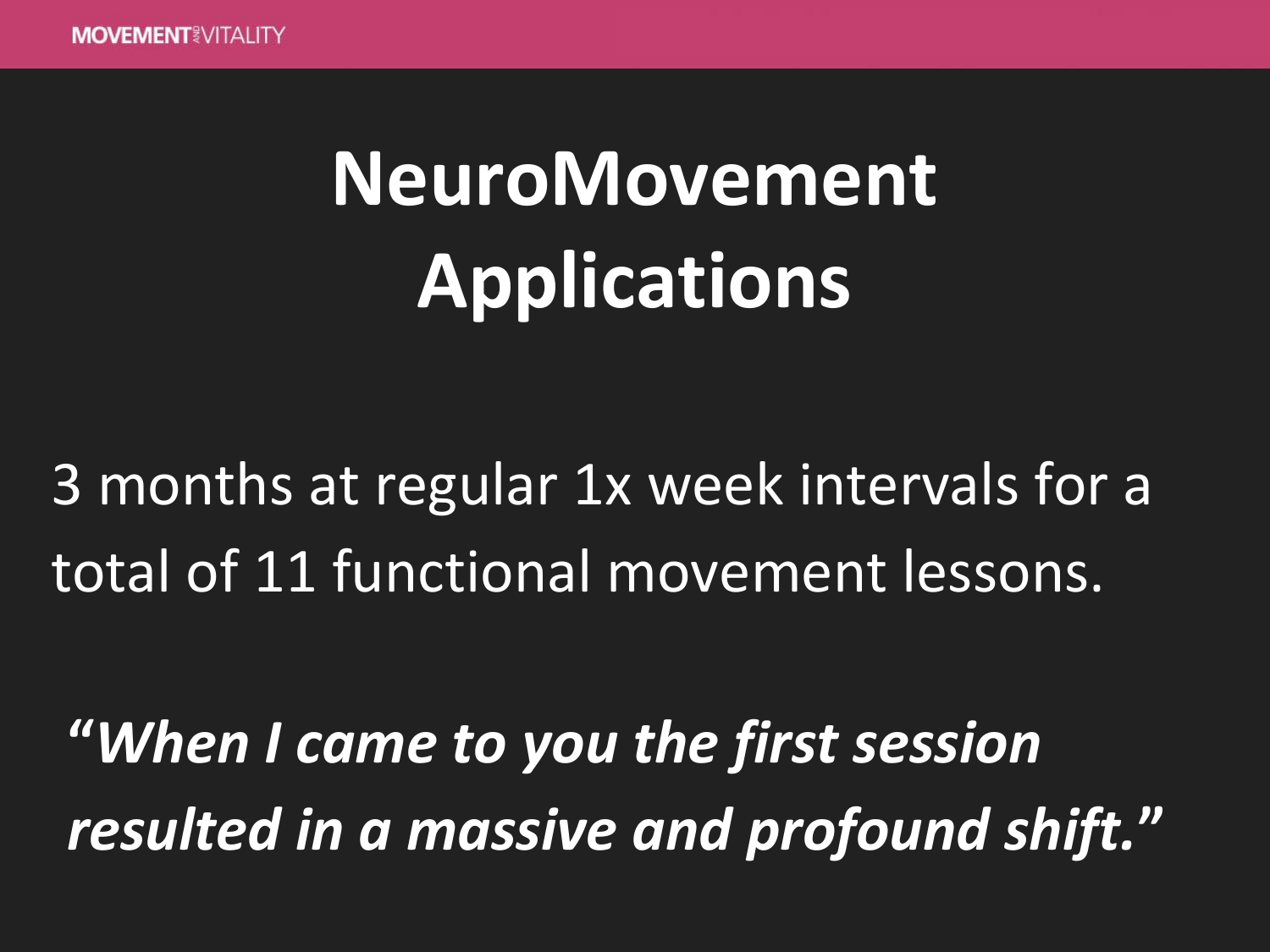### **Outcomes of NeuroMovement**

Headaches - less often and less intense Vision - less sensitivity to light Dizziness - no longer experiencing Chronic pain - no persistent pain now Chronic fatigue - no longer experiencing Neck, back and shoulder pain - huge improvement Joint stiffness - less overall Numbness / pins and needles - improved overall Balance - no longer "stumbly on feet", walking easier Mood - Enthusiastic and motivated to get back to her passions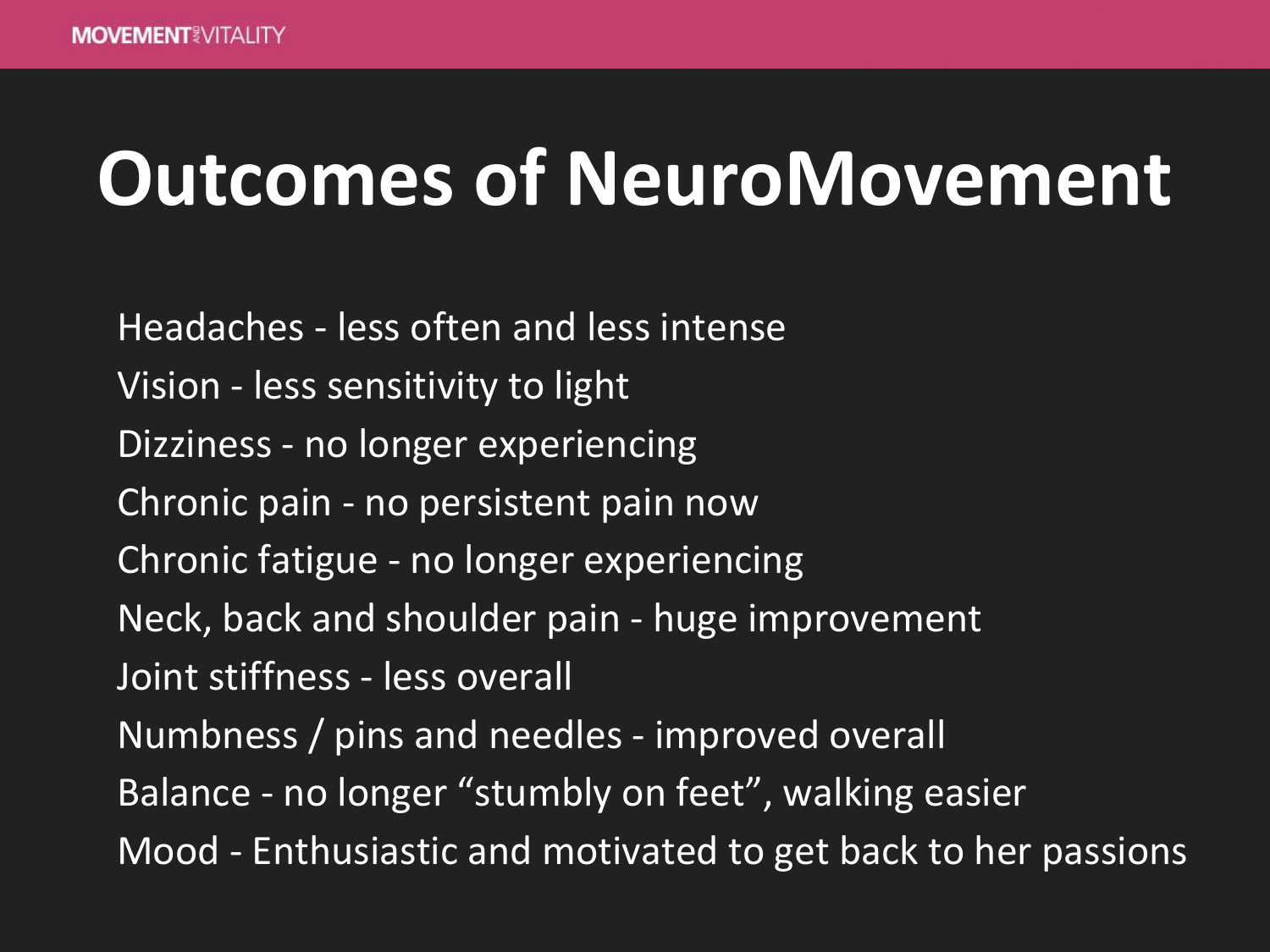### **Where is ABM beneficial?**

- Cerebral palsy
- Brain injury, including stroke, concussion
- Birth traumas such as brachial plexus injury and torticollis
- Scoliosis
- Hypertonia
- Congenital disorders such as arthrogryposis and spina bifida
- Genetic disorders such as spinal muscular atrophy, Down's syndrome, and fragile X syndrome
- ADD/ADHD
- Undiagnosed developmental delays
- Neurological issues such as MS, stroke, and Parkinson's disease
- Autism spectrum disorders, including Asperger's syndrome and sensory integration dysfunction
- Chronic anxiety
- Chronic back, neck, and shoulder pain
- Balance and coordination issues
- Limited movement and **stiffness**
- Poor posture
- Recovery from trauma, injury, and surgery
- Occupational stress or repetitive strain